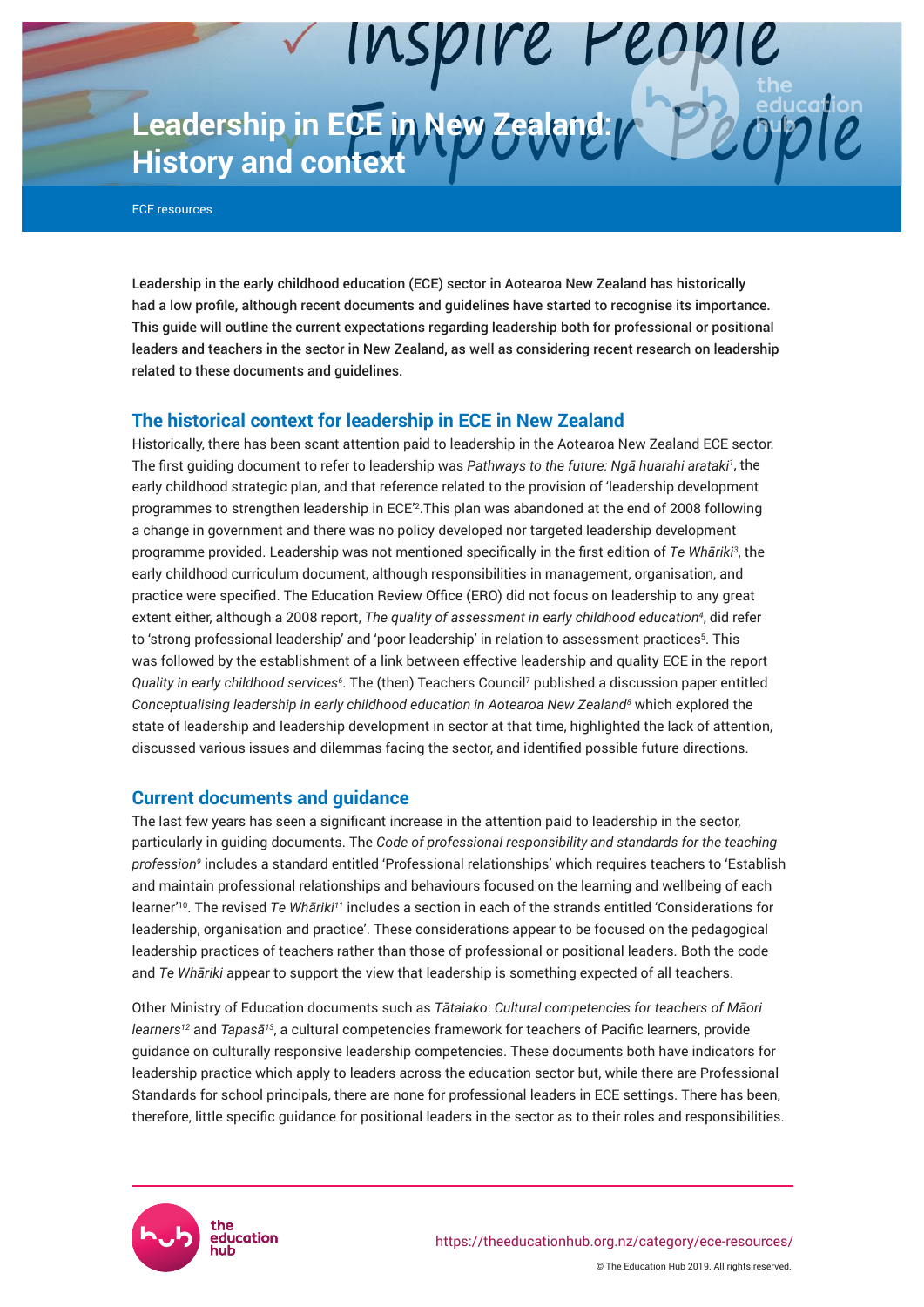Two more recent programmes of work by the Teaching Council and ERO have resulted in documents that have the potential to provide much needed guidance to leaders in the ECE sector. In 2018 the *Leadership strategy for the teaching profession of Aotearoa New Zealand<sup>14</sup>* and the *Educational leadership capability framework15* were released. The vision of the strategy is to enable all teachers to develop their own leadership capability, and it specifically refers to the historic lack of support for leadership development in the early years sector<sup>16</sup>. Both the strategy and framework identify the important role of the positional or professional leader as well as the expectation that all teachers should be involved in leadership. The framework identifies nine educational leadership capabilities and provides examples of what these look like in different leadership spheres. These examples reflect the ECE sector as well as the school sector, and publications from the early years context are drawn on<sup>17</sup>. Recently, the Teaching Council has also launched its leadership 'space', *Rauhuia*, whose vision is to develop an approach for educational leadership that utilises the rich variety of knowledge, skills and attributes present within and beyond the profession $^{18}$ .

The revised *Indicators of quality for early childhood education: what matters most19*, released in 2020, focus much more strongly on leadership than the previous indicators<sup>20</sup>. The introductory section to *Kaihautū*: *Leaders foster collaboration and improvement* also provides a useful overview of current understandings of leadership and refers to a range of Aotearoa New Zealand research. Examples of effective practice are provided for each indicator that are helpful to leaders and teachers wishing to reflect on their practice and make improvements to the learning and teaching in their settings. By making leadership practice explicit, the guidelines provide direction on how leaders can ensure their practices focus on what is most important for high-quality early childhood education in Aotearoa New Zealand. Many of the examples of effective practice refer to leaders and teachers working collaboratively to positively impact on children's learning, although the examples make it clear that leaders are expected to model effective practices and expect accountability, actively seek the perspectives of others, and ensure access to relevant professional learning opportunities. The role of positional leaders in creating a collaborative organisational culture focused on improvement is emphasised $2^1$ . Another guiding document that references leadership is *He taonga te tamaiti: Every child a taonga, Early learning action plan 2019-2029*. One of the objectives is entitled 'Quality teaching and leadership' and the plan promises some overdue support for leadership learning and development<sup>22</sup>.

# **Related research**

Despite the lack of recognition in policy, research on leadership in the sector continued to grow in quantity with a number of masters and doctoral theses exploring aspects of leadership<sup>23</sup>. Two Centres of Innovation, Te Kopae Piripono and Massey Childcare, also researched aspects of leadership practice which led to useful publications<sup>24</sup>. Recent research has found that teachers without a formal leadership role often do not see themselves as actively involved in leadership, despite the expectations in the guiding documents discussed above. One study challenged the notion of formal, individual, positional leadership as the only way of conceptualising leadership by exploring [everyday collective leadership](https://theeducationhub.org.nz/promoting-leaderful-practice-in-team-oriented-settings/) activity<sup>25</sup>. This study shifted the leadership lens from a formal, individual position to more inclusive, collective practices.

The value of positional leaders leading discussions that result in shared understanding of the ways that leadership operates has been established in two local case studies. One study found that one of the challenges to facilitating distributed leadership was teachers' conceptions of leadership $^{26}\cdot$ Similarly, another recent case study found tensions in how participants conceptualised leadership $27$ . While teachers acknowledged that leadership was an expectation of everyone, they also believed that leadership related to formal positions and titles and were often unaware of their own leadership

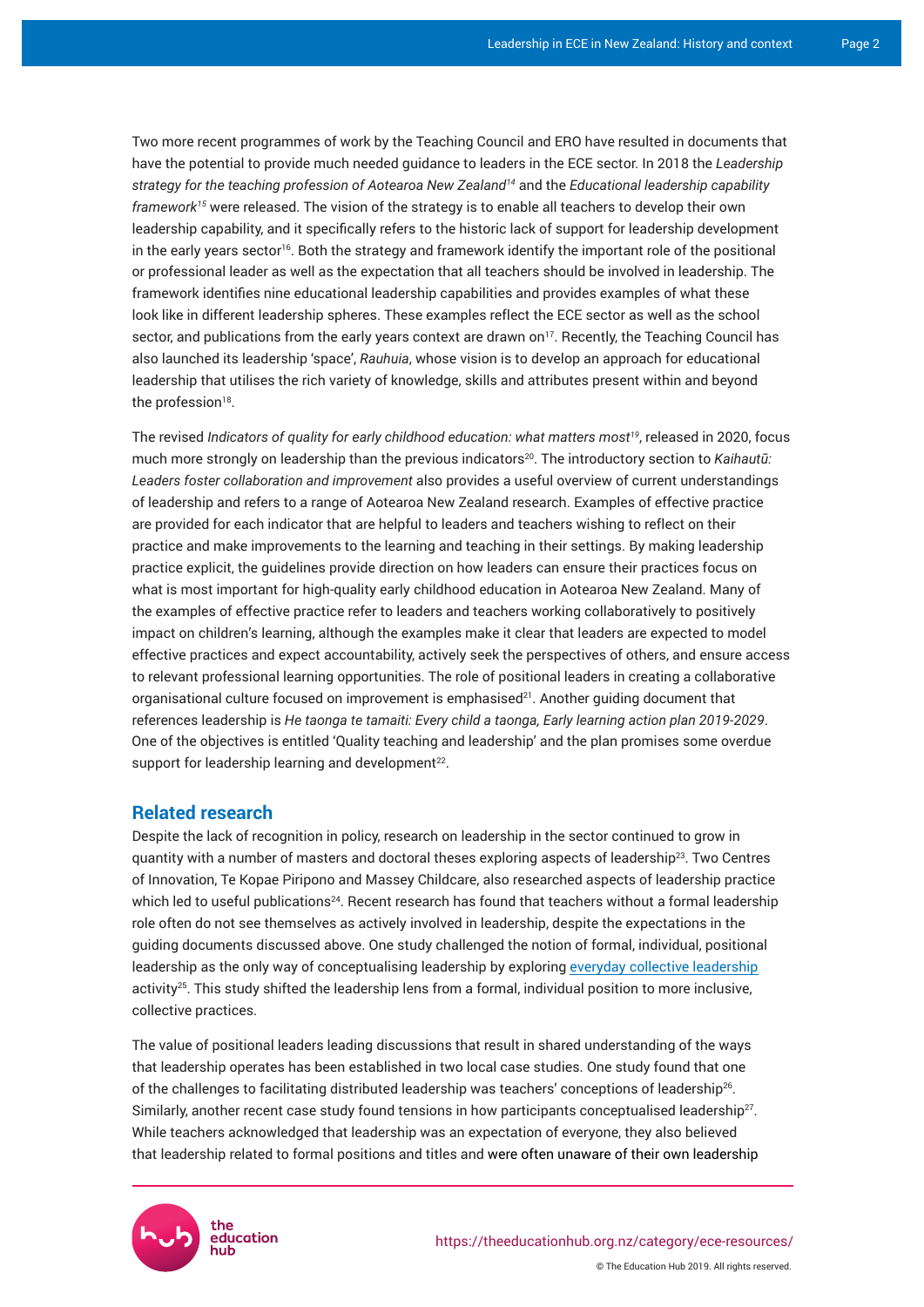practices, viewing them as teaching responsibilities only. These findings have implications for practice which are discussed below.

## **Implications for practice from the guiding documents**

There are two main implications for practice arising from the guiding documents discussed above. The first is that professional leaders have particular leadership responsibilities, and that all teachers need to be actively involved in leadership practice. Secondly, a greater understanding of what leadership means and how it is implemented in each context is needed. Research shows that currently many teachers do not identify with the concept of leadership: therefore, discussions within individual settings and contexts about what leadership looks like based on the definition of educational leadership in the leadership strategy<sup>28</sup> would be beneficial. A summary of possible considerations for both leaders and teachers is outlined below.

# **Considerations for professional leaders**

Professional leaders need to ensure they are aware of their responsibilities as outlined in the guiding documents, particularly the *Educational leadership capability framework<sup>29</sup>* and the *Indicators of quality for early childhood education: what matters most<sup>30</sup>*. Both of these documents clarify the roles and responsibilities of professional leaders, which include:

- building and sustaining trusting relationships
- supporting leadership in others through [mentoring](https://theeducationhub.org.nz/the-value-of-mentoring-for-teacher-learning/) and coaching
- collaboratively developing and enacting a philosophy, vision and goals that recognise Te Tiriti o Waitangi as foundational
- [designing and implementing a curriculum](https://theeducationhub.org.nz/designing-curriculum-effective-experiences-and-environments-for-early-childhood-education/) for all children that is rich and responsive
- ensuring access to and leading professional learning
- participating in networks
- promoting ongoing improvement through internal evaluation
- reflecting on their own leadership practices

# **Considerations for teachers**

Leadership is an expectation of all teachers, as outlined in various guidelines and documents. This leadership practice takes the form of:

- building and sustaining trusting relationships
- ensuring an understanding of what [culturally responsive practice](https://theeducationhub.org.nz/culturally-responsive-pedagogy-in-ece/) based on Te Tiriti o Waitangi looks like
- actively participating in professional learning and keeping up to date with evidence and research
- contributing expertise to the sharing and building of knowledge
- reflecting on their own leadership practices.

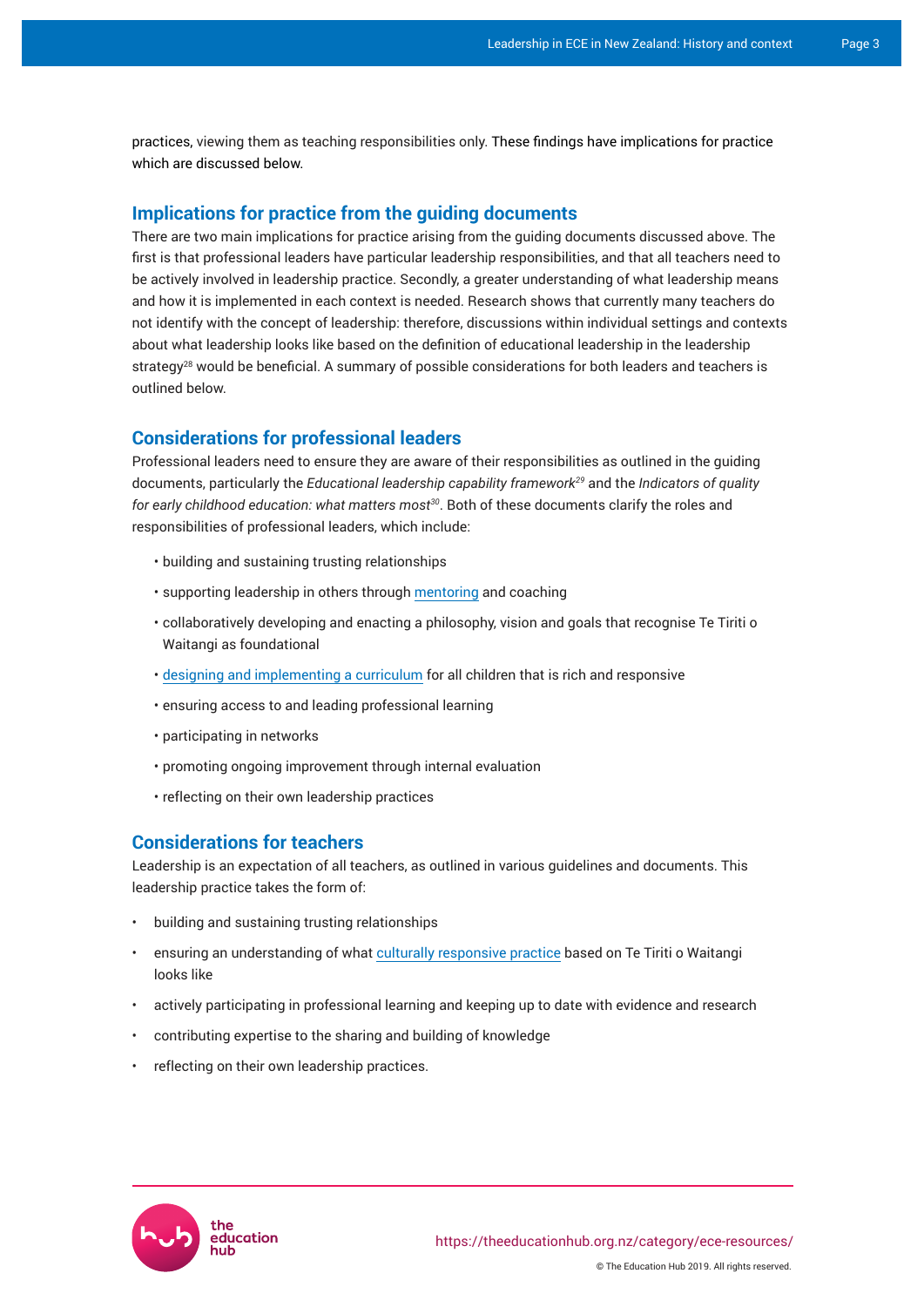## **Endnotes**

- 1 Ministry of Education. (2002). Pathways to the future: Ngā huarahi arataki: A 10 year strategic plan for early childhood education. Wellington: Learning Media.
- 2 MoE, 2002, p. 15.
- 3 MoE, 1996.
- 4 Education Review Office. (2008). The quality of assessments in early childhood education. Wellington, New Zealand: Ministry of Education.
- 5 ERO, 2008, pp. 15-16.
- 6 Education Review Office. (2010). Quality in early childhood services. Wellington, New Zealand: Ministry of Education.
- 7 Note that this body was originally called the Teachers Council before being renamed The Education Council and subsequently The Teaching Council.
- 8 Thornton, K., Wansbrough, D., Clarkin-Phillips, J., Aitken, H., & Tamati, A. (2009). Conceptualising leadership in early childhood education in Aotearoa New Zealand. Wellington, New Zealand: New Zealand Teachers Council.
- 9 Education Council of New Zealand (2017). Code of Professional Responsibility and Standards for the Teaching Profession [www.teachingcouncil.](http://www.teachingcouncil.org.nz) [org.nz](http://www.teachingcouncil.org.nz)
- 10 Education Council, 2017, p. 18.
- 11 Ministry of Education. (2017). Te Whāriki: He whāriki matauranga mō ngā mokopuna o Aotearoa: Early childhood curriculum. Wellington, New Zealand: Ministry of Education.
- 12 Ministry of Education. (2011). Tātaiako: Cultural competencies for Māori learners. Wellington, New Zealand: Ministry of Education.
- 13 Ministry of Education. (2018). Tapasā: A cultural competencies framework for teachers of Pacific learners. Wellington, New Zealand: Ministry of Education.
- 14 Education Council. (2018a). Educational leadership capability framework. [www.](http://www.teachingcouncil.org.nz) [teachingcouncil.org.nz](http://www.teachingcouncil.org.nz)
- 15 Education Council. (2018b). The leadership strategy for the teaching profession of Aotearoa New Zealand. [www.teachingcouncil.org.nz](http://www.teachingcouncil.org.nz)
- 16 Education Council, 2018a, p. 17.
- 17 See, for example:

Davitt, G., Carroll-Lind, J., Ryder, D., Smorti, S., Higginson, R., & Smith, M. (2017). Poutoko whakatipu poutoko: Whakamanahia ngā poutoko kōhungahunga hei hautūtang a toitū: Leaders growing leaders: Effective early childhood leaders for sustainable leadership: Case Studies. Wellington, New Zealand: Te Rito Maioha Early Childhood New Zealand & Ako Aotearoa National Centre for Tertiary Excellence.

Denee, R., & Thornton, K. (2017). Effective leadership practices leading to distributed leadership. Journal of Educational Leadership, Policy and Practice,

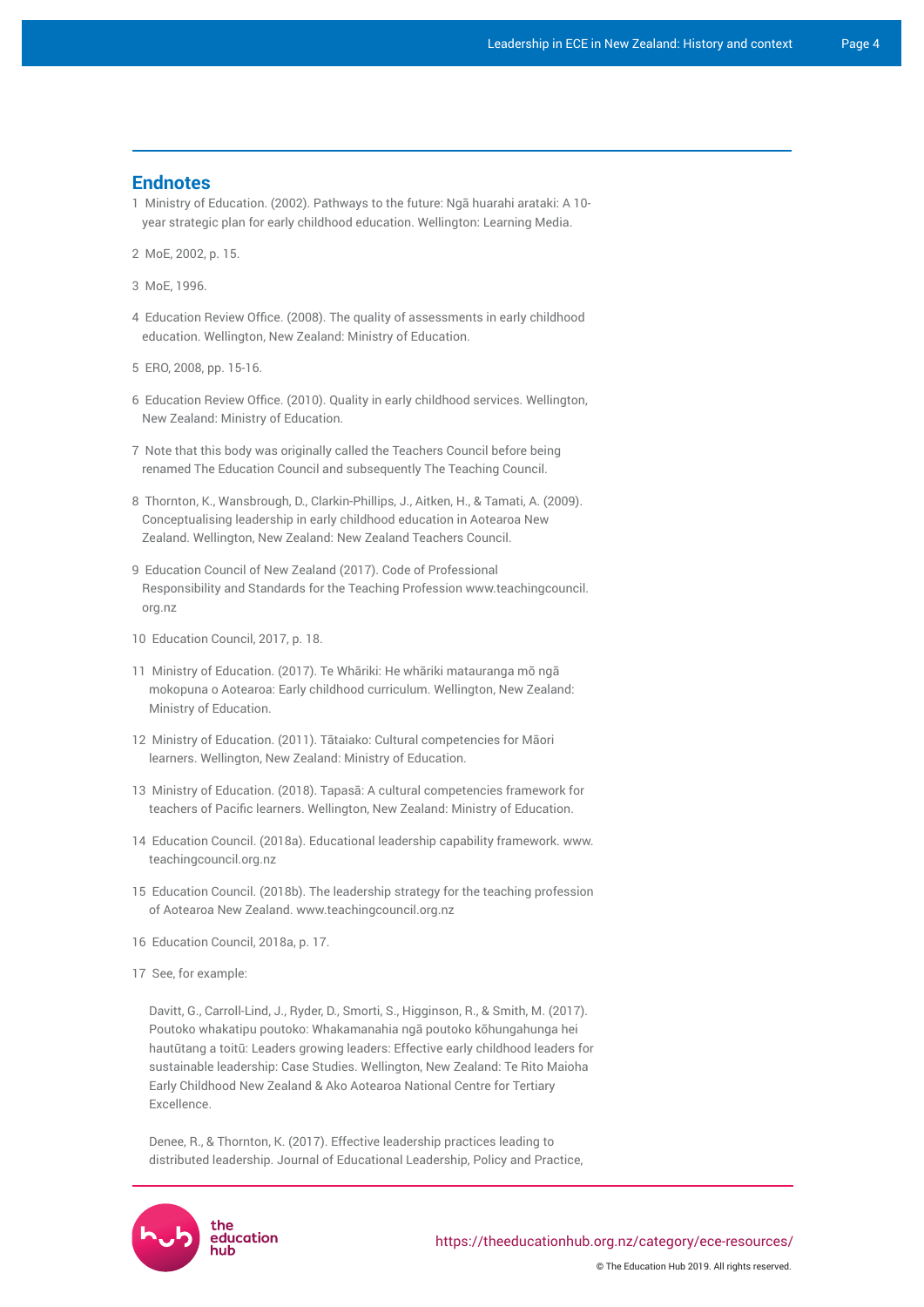32(2), 33–45.

Thornton, K., & Cherrington, C. (2014). Leadership in professional learning communities. Australasian Journal of Early Childhood, 39(3), 94-102.

- 18 Teaching Council (2021). [https://teachingcouncil.nz/faqs/leadership-strategy](https://teachingcouncil.nz/faqs/leadership-strategy-faqs/)[faqs/](https://teachingcouncil.nz/faqs/leadership-strategy-faqs/)
- 19 Education Review Office. (2020). Indicators of quality for early childhood education: What matters most. Wellington. New Zealand: Ministry of Education.
- 20 There are two types of indicators, process indicators, which describe the conditions contributing to high quality ECE, and outcome indicators, which are the learning outcomes from Te Whāriki. Four of the revised five process indicators refer to the role of leaders and two specifically focus on leaders and leadership practices. These indicators are Whakangungu Ngaio: Collaborative professional learning and development builds knowledge and capability and Kaihautū: Leaders foster collaboration and improvement.. These specific leadership responsibilities are:

Leaders collaboratively develop and enact the service's philosophy, vision, goals and priorities, recognising Te Tiriti o Waitangi/ the Treaty of Waitangi as foundational

Leaders ensure access to opportunities for professional learning and development that builds capability

Leaders develop, implement and evaluate the organisational systems, processes and practices that promote ongoing improvement (ERO, 2020, pp. 16-17).

- 21 ERO, 2020, p. 32.
- 22 'A national programme of PLD will also be designed to grow the leadership capability of teachers in leadership roles. The content of this will be informed by research evidence about effective leadership and the Teaching Council's Leadership Strategy for the teaching profession and Educational Leadership Capability Framework' (Ministry of Education. (2019). He taonga te tamaiti: Every child a taonga: The early learning action plan 2019-2029. Wellington, New Zealand: Ministry of Education, p. 26).
- 23 See for example:

Donald, N. (2018). "Held together and happy": Unmasking experiences of emotional labour in early childhood leadership. Unpublished master's dissertation, Auckland: University of Auckland.

Dowling, L. (2017). Democratic leadership: A local story. Unpublished Master's thesis. University of Waikato, Hamilton, New Zealand.

McLeod, L. (2002). Leadership and management in early childhood centres. Unpublished PhD thesis, Massey University, Palmerston North.

Thornton, K. (2005). Courage, commitment and collaboration: Notions of leadership in the New Zealand ECE 'Centres of Innovation' (Master's thesis). Victoria University of Wellington, New Zealand.

Thornton, K. (2009). Blended action learning: Supporting leadership learning